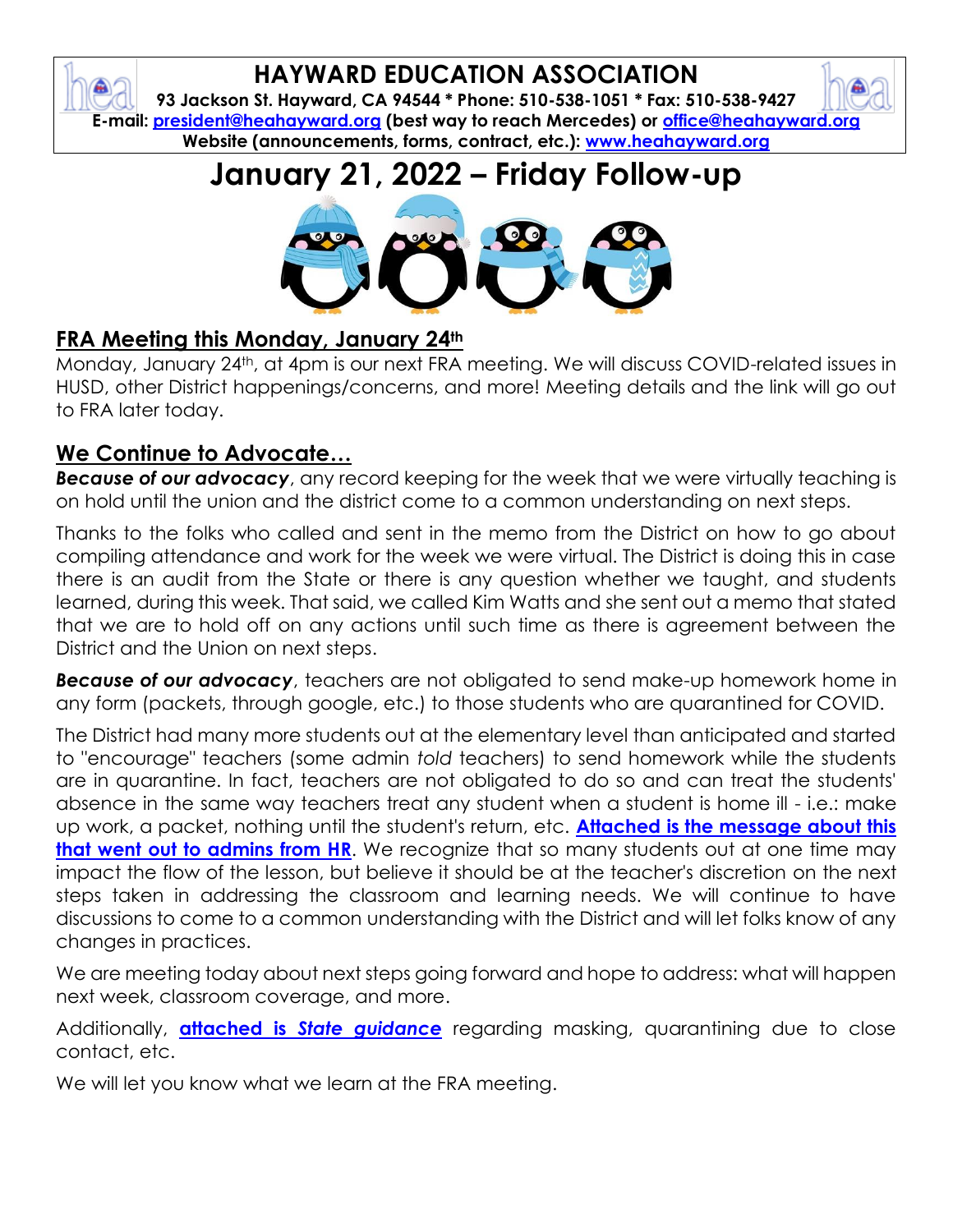## **SB95 (COVID Leave) Hours**

As a reminder, we negotiated an extension of remaining SB95 "COVID Leave" hours until the end of the school year. See the attached **[SB95 Extension Agreement](https://docs.google.com/document/d/15u63Drxm5Rd3tsxJwK-CvddqrqM1S-GR/edit?usp=sharing&ouid=106387318619838498065&rtpof=true&sd=true)** for details. All employees who had not already used their 10 days of "COVID leave" when they expired on 9/30/2021 will now be able to use their remaining COVID leave through the remainder of the school year. CTA and other unions are **[actively lobbying the state of California](https://drive.google.com/file/d/10o7g-E52gN30WHF5H46yXfAtmTCk_7ig/view?usp=sharing)** to renew this leave program, and we will negotiate over any additional days that are made available.

Were you required to mark COVID absences as sick days recently? **[CLICK HERE](https://drive.google.com/file/d/1sRLO2DM2xYHMeSgECUM0CFkndKnz-Rgu/view?usp=sharing)** for the instruction from the District about how to get those sick days back.

#### **N95 Mask Recall and New Mask Delivery**

Masks similar to the ones the State purchased have been recalled. See the attached **[HUSD](https://drive.google.com/file/d/1QPgUW2xGCHmztuT9xOITzxN2t4kPp4nZ/view?usp=sharing)  [N95 Mask Announcement](https://drive.google.com/file/d/1QPgUW2xGCHmztuT9xOITzxN2t4kPp4nZ/view?usp=sharing)** to see if your masks were affected.

#### **COVID-19 Testing for Staff**

See the attached **[HUSD COVID-19 Testing Announcement](https://drive.google.com/file/d/1KkOTYYzcAco2bWnIwP_wNHvj2SksyIH6/view?usp=sharing)** for details about COVID testing options for staff.

#### **Elections**

An election for State Delegates to the NEA/RA is happening soon! If you are interested in attending the National Education Association's Representative Assembly (NEA/RA) in July and being part of bringing California's views to the national stage, consider becoming a candidate. The deadline to register is January 28th.

To register as a candidate, go to: **<https://www.cta.org/about-us/leadership/nea-ra/ra-candidacy-state-delegate>**

Paper forms and more information is in the Dec./Jan. California Educator and at: **<http://educator.cta.org/i/1437090-december-january-2022/57?>**

You may also want to see the information at the NEA website: **<https://ra.nea.org/about/faq/>**

#### **New Educator Conference**

HEA is looking to sponsor 4 Members (who are in the first 3 years of their profession) to attend the **[CTA New Educator Weekend Conference](https://drive.google.com/file/d/1om__GTYSawI6NLvoKFgllFBxRtMRKkSm/view?usp=sharing)** on February 25-27, 2022. If interested to be considered, email the HEA office before Jan. 26<sup>th</sup>!

#### **Upcoming Virtual CTA Conferences**

We are excited to announce that the upcoming Issues Conference and Good Teaching Conference will be available to you in a Virtual format. Find out more, including how to get free university credit for attending, **[HERE!](http://view.cta-mailings.org/?qs=dbcbe756aba43c3308ede7e384e264c29f4d9752f131a400e7f9afe2a25a52c1d9b8e239785b847b1cade309a3cee09c31798d4496535b084fd577b25a5f5e034ad61d358b8c6506b9c400360ba3f6394c171705d7777bd2)**

#### **HEA Office Hours**

Congratulations to our HEA Office Manager, Amber Taylor, on welcoming her new baby into the world. To give her time to bond with the newest addition to her family, the HEA Office will be available on a reduced schedule for the month of December and January and any emails sent to **[office@heahayward.org](mailto:office@heahayward.org)** will likely not receive a response for about a week. Feel free to continue to send emails directly to Mercedes at **[president@heahayward.org](mailto:president@heahayward.org)** if an immediate response is needed.